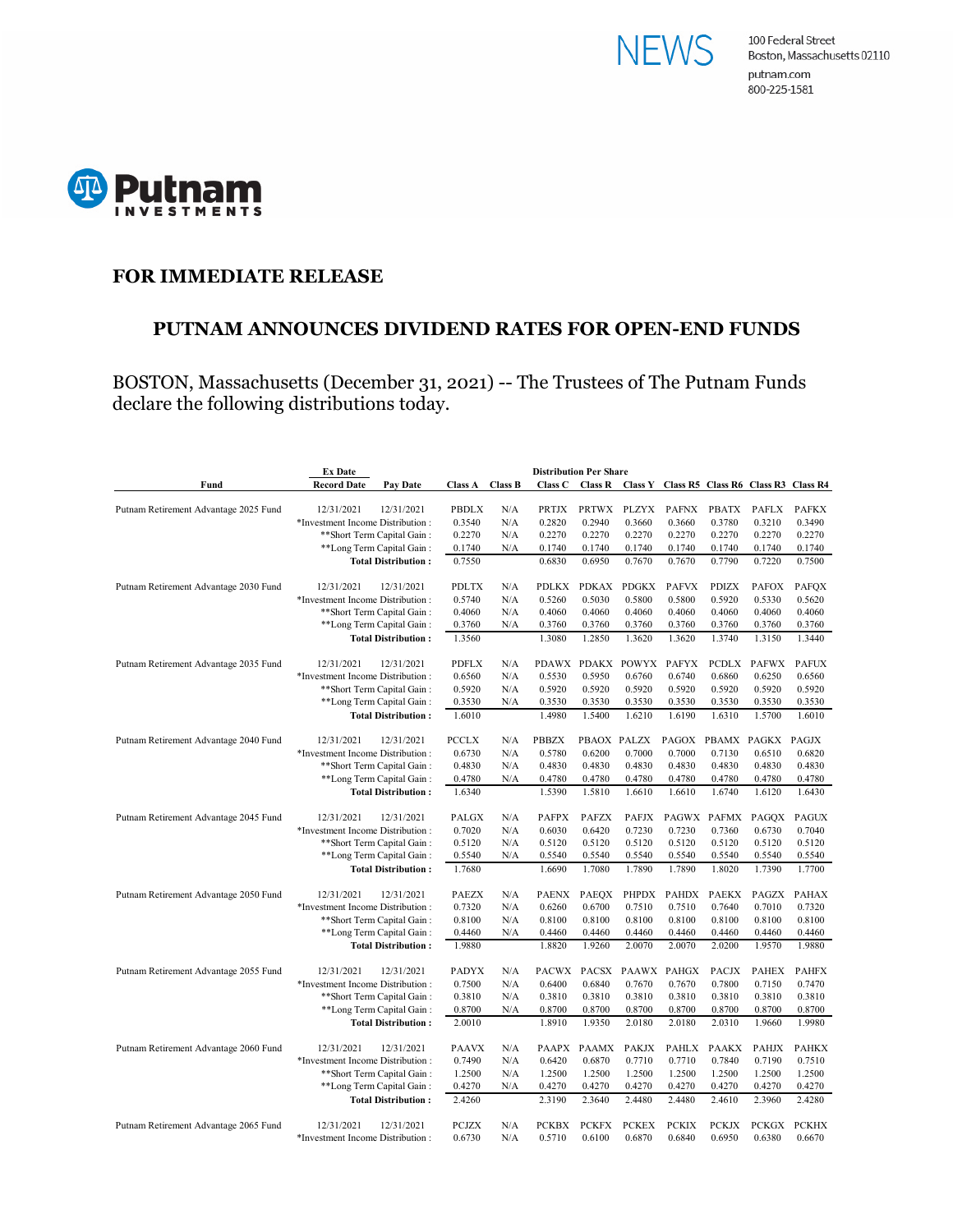

|                                  | <b>Ex Date</b>                        |              | <b>Distribution Per Share</b> |         |                |              |              |              |              |                                             |  |
|----------------------------------|---------------------------------------|--------------|-------------------------------|---------|----------------|--------------|--------------|--------------|--------------|---------------------------------------------|--|
| Fund                             | <b>Record Date</b><br><b>Pay Date</b> |              | Class A Class B               | Class C | <b>Class R</b> |              |              |              |              | Class Y Class R5 Class R6 Class R3 Class R4 |  |
| Putnam RetirementReady 2025 Fund | 12/31/2021<br>12/31/2021              | <b>PRROX</b> | N/A                           | N/A     | N/A            | <b>PRRPX</b> | <b>PADKX</b> | PRMFX        | PADHX        | <b>PADJX</b>                                |  |
|                                  | *Investment Income Distribution:      | 0.6600       | 0.4830                        | 0.4870  | 0.5780         | 0.7130       | 0.7110       | 0.7340       | 0.5850       | 0.6750                                      |  |
|                                  | **Long Term Capital Gain:             | 0.7920       | 0.7920                        | 0.7920  | 0.7920         | 0.7920       | 0.7920       | 0.7920       | 0.7920       | 0.7920                                      |  |
|                                  | <b>Total Distribution:</b>            | 1.4520       | 1.2750                        | 1.2790  | 1.3700         | 1.5050       | 1.5030       | 1.5260       | 1.3770       | 1.4670                                      |  |
| Putnam RetirementReady 2030 Fund | 12/31/2021<br>12/31/2021              | <b>PRROX</b> | N/A                           | N/A     | N/A            | <b>PRRTX</b> | <b>PADRX</b> | <b>PREZX</b> | <b>PADOX</b> | <b>PADNX</b>                                |  |
|                                  | *Investment Income Distribution:      | 1.0910       | 0.8610                        | 0.8820  | 0.9930         | 1.1490       | 1.1470       | 1.1740       | 1.0250       | 1.1040                                      |  |
|                                  | **Long Term Capital Gain:             | 1.0130       | 1.0130                        | 1.0130  | 1.0130         | 1.0130       | 1.0130       | 1.0130       | 1.0130       | 1.0130                                      |  |
|                                  | <b>Total Distribution:</b>            |              | 1.8740                        | 1.8950  | 2.0060         | 2.1620       | 2.1600       | 2.1870       | 2.0380       | 2.1170                                      |  |
| Putnam RetirementReady 2035 Fund | 12/31/2021<br>12/31/2021              | <b>PRRWX</b> | N/A                           | N/A     | N/A            | <b>PRRYX</b> | <b>PADVX</b> | PREGX        | <b>PADUX</b> | <b>PADSX</b>                                |  |
|                                  | *Investment Income Distribution:      | 1.3280       | 1.1420                        | 1.1750  | 1.1570         | 1.3890       | 1.3850       | 1.4150       | 1.2500       | 1.3410                                      |  |
|                                  | **Short Term Capital Gain:            | 0.0010       | 0.0010                        | 0.0010  | 0.0010         | 0.0010       | 0.0010       | 0.0010       | 0.0010       | 0.0010                                      |  |
|                                  | **Long Term Capital Gain:             | 1.3690       | 1.3690                        | 1.3690  | 1.3690         | 1.3690       | 1.3690       | 1.3690       | 1.3690       | 1.3690                                      |  |
|                                  | <b>Total Distribution:</b>            | 2.6980       | 2.5120                        | 2.5450  | 2.5270         | 2.7590       | 2.7550       | 2.7850       | 2.6200       | 2.7110                                      |  |
| Putnam RetirementReady 2040 Fund | 12/31/2021<br>12/31/2021              | <b>PRRZX</b> | N/A                           | N/A     | N/A            | <b>PRZZX</b> | <b>PABTX</b> | PRZZX        | PAAUX        | <b>PAAYX</b>                                |  |
|                                  | *Investment Income Distribution:      | 1.3320       | 1.0890                        | 1.1850  | 0.7810         | 1.3930       | 1.3910       | 1.4220       | 1.2470       | 1.3340                                      |  |
|                                  | **Long Term Capital Gain:             | 1.2300       | 1.2300                        | 1.2300  | 1.2300         | 1.2300       | 1.2300       | 1.2300       | 1.2300       | 1.2300                                      |  |
|                                  | <b>Total Distribution:</b>            | 2.5620       | 2.3190                        | 2.4150  | 2.0110         | 2.6230       | 2.6210       | 2.6520       | 2.4770       | 2.5640                                      |  |
| Putnam RetirementReady 2045 Fund | 12/31/2021<br>12/31/2021              | <b>PRVLX</b> | N/A                           | N/A     | N/A            | <b>PRVYX</b> | <b>PACHX</b> | <b>PREKX</b> | <b>PACGX</b> | <b>PACFX</b>                                |  |
|                                  | *Investment Income Distribution:      | 1.3690       | 1.2150                        | 1.2110  | 1.0940         | 1.4330       | 1.4270       | 1.4580       | 1.3060       | 1.3830                                      |  |
|                                  | **Short Term Capital Gain:            | 0.0030       | 0.0030                        | 0.0030  | 0.0030         | 0.0030       | 0.0030       | 0.0030       | 0.0030       | 0.0030                                      |  |
|                                  | **Long Term Capital Gain:             | 1.4150       | 1.4150                        | 1.4150  | 1.4150         | 1.4150       | 1.4150       | 1.4150       | 1.4150       | 1.4150                                      |  |
|                                  | <b>Total Distribution:</b>            | 2.7870       | 2.6330                        | 2.6290  | 2.5120         | 2.8510       | 2.8450       | 2.8760       | 2.7240       | 2.8010                                      |  |
| Putnam RetirementReady 2050 Fund | 12/31/2021<br>12/31/2021              | <b>PRRJX</b> | N/A                           | N/A     | <b>PRRKX</b>   | <b>PRRUX</b> | PAEJX        | <b>PREUX</b> | PADWX        | <b>PAEHX</b>                                |  |
|                                  | *Investment Income Distribution:      | 1.0960       | 0.8560                        | 0.9090  | 0.9500         | 1.1540       | 1.1500       | 1.1720       | 1.0610       | 1.0990                                      |  |
|                                  | **Long Term Capital Gain:             | 1.1900       | 1.1900                        | 1.1900  | 1.1900         | 1.1900       | 1.1900       | 1.1900       | 1.1900       | 1.1900                                      |  |
|                                  | <b>Total Distribution:</b>            | 2.2860       | 2.0460                        | 2.0990  | 2.1400         | 2.3440       | 2.3400       | 2.3620       | 2.2510       | 2.2890                                      |  |
| Putnam RetirementReady 2055 Fund | 12/31/2021<br>12/31/2021              | <b>PRRFX</b> | N/A                           | N/A     | <b>PRRVX</b>   | PRTLX        | <b>PAESX</b> | <b>PREVX</b> | <b>PAEOX</b> | <b>PAEPX</b>                                |  |
|                                  | *Investment Income Distribution:      | 0.6890       | 0.5680                        | 0.5850  | 0.2870         | 0.7230       | 0.7190       | 0.7330       | 0.6680       | 0.6980                                      |  |
|                                  | **Long Term Capital Gain:             | 0.9200       | 0.9200                        | 0.9200  | 0.9200         | 0.9200       | 0.9200       | 0.9200       | 0.9200       | 0.9200                                      |  |
|                                  | <b>Total Distribution:</b>            | 1.6090       | 1.4880                        | 1.5050  | 1.2070         | 1.6430       | 1.6390       | 1.6530       | 1.5880       | 1.6180                                      |  |
| Putnam RetirementReady 2060 Fund | 12/31/2021<br>12/31/2021              | <b>PRTFX</b> | N/A                           | N/A     | <b>PRTRX</b>   | <b>PRTYX</b> | <b>PAEWX</b> | <b>PEFGX</b> | <b>PAEVX</b> | <b>PAEUX</b>                                |  |
|                                  | *Investment Income Distribution:      | 0.7070       | 0.5810                        | 0.6160  | 0.6480         | 0.7420       | 0.7360       | 0.7500       | 0.6870       | 0.7160                                      |  |
|                                  | **Short Term Capital Gain:            | 0.1070       | 0.1070                        | 0.1070  | 0.1070         | 0.1070       | 0.1070       | 0.1070       | 0.1070       | 0.1070                                      |  |
|                                  | **Long Term Capital Gain:             | 0.9200       | 0.9200                        | 0.9200  | 0.9200         | 0.9200       | 0.9200       | 0.9200       | 0.9200       | 0.9200                                      |  |
|                                  | <b>Total Distribution:</b>            | 1.7340       | 1.6080                        | 1.6430  | 1.6750         | 1.7690       | 1.7630       | 1.7770       | 1.7140       | 1.7430                                      |  |
| Putnam RetirementReady 2065 Fund | 12/31/2021<br>12/31/2021              | <b>PCJOX</b> | N/A                           | PCJRX   | <b>PCJUX</b>   | <b>PCJSX</b> | <b>PCJIX</b> | <b>PCJYX</b> | <b>PCJVX</b> | <b>PCJWX</b>                                |  |
|                                  | *Investment Income Distribution:      | 0.5940       | N/A                           | 0.5550  | 0.5370         | 0.6080       | 0.6080       | 0.6200       | 0.5640       | 0.5910                                      |  |
|                                  | ** Short Term Capital Gain:           | 0.0390       | N/A                           | 0.0390  | 0.0390         | 0.0390       | 0.0390       | 0.0390       | 0.0390       | 0.0390                                      |  |
|                                  | <b>Total Distribution:</b>            | 0.6330       |                               | 0.5940  | 0.5760         | 0.6470       | 0.6470       | 0.6590       | 0.6030       | 0.6300                                      |  |

# **19 (a) Notice**

# *Putnam Retirement Advantage 2030 Fund*

As of December 16, 2021, the fund had net realized and unrealized losses of \$0.258 per share, of which \$0.273 represents unrealized depreciation of portfolio securities.

## *Putnam Retirement Advantage 2035 Fund*

As of December 16, 2021, the fund had net realized and unrealized losses of \$0.266 per share, of which \$0.279 represents unrealized depreciation of portfolio securities.